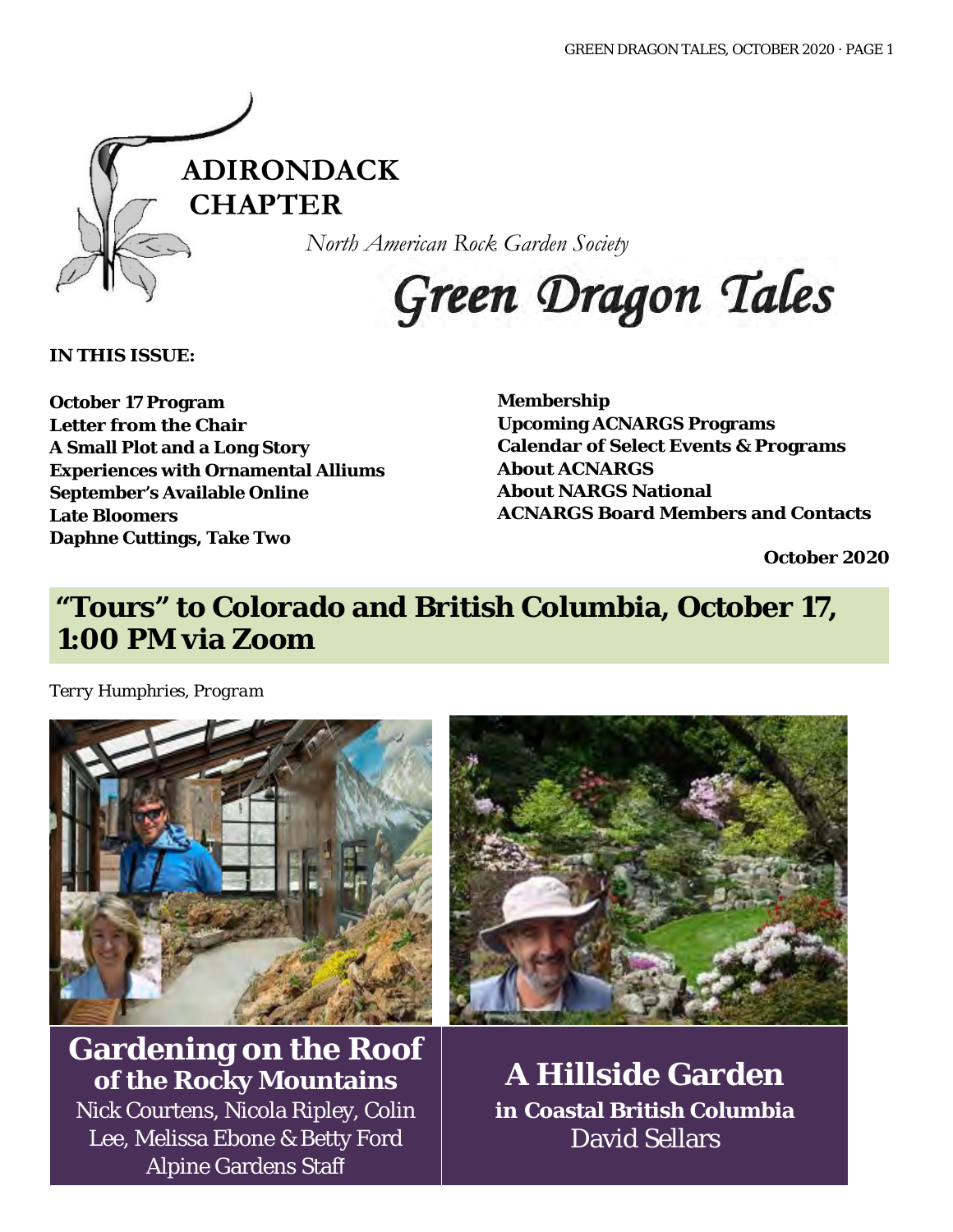**Look for an email with the Zoom meeting link to join this October 17, 1:00 PM program.** The presentations we will enjoy were developed by NARGS in a series called 'Taproot.' We will convene via Zoom in an interactive meeting format. Information about joining us will also be posted to the Adirondack Chapter's Facebook page.

We will continue meeting through the fall via Zoom with hopes that stellar programming from far reaches Will make up for the limitations of social distancing. Our September meeting, co-sponsored with Cornell Botanic Gardens and was well-attended and ran without technical snags, as far as we know. (If you have any issues or questions regarding Zoom, please let me know at [terryehumphries@gmail.com.](mailto:terryehumphries@gmail.com)) Thanks should go to Carol Eichler for tapping contacts she formed organizing the NARGS conference to arrange CBG's hosting of that Zoom Webinar with two great presentations by CBG staff.

First, we will spend 45 minutes on a virtual tour of the new crevice garden at the Betty Ford Alpine Gardens in Vail Colorado. We will break for some ACNARGS meeting items before taking an hour-long foray into the Linc and Tammy Foster Millstream Garden Award-winning project of David and Wendy Sellars. David will share lessons learned over more than 30 years of rock and woodland garden development in the wet winters and cool summers of Surry, British Columbia.

Upcoming: In November we will be treated with a program on the Flora of Patagonia with Cornell Professor Dr. Kevin Nixon. Thanks to Zoom, we won't have to drive in the snow, so we may even plan "trips" to Czechoslovakia and Newfoundland over the winter months!

### **Letter from the Chair**

#### *John Gilrein, ACNARGS Chair*

Like pretty much every other year in the garden, this past year was full of successes and failures in the garden, perhaps more accurately described as the things that went well and the things that did not go well.

The rock garden continues to do well, most all of the plants growing in the sand survived and are healthy. I watered new plants during dry spells, and during our June drought I even watered most of the rock garden once or twice. We had around 10 inches of rain in July, which was the antithesis of June. *Anthemis tinctoria* and *A. carpatica*, which I thought were perennial and made it beautifully through the winter, died in midsummer. Had they succumbed to the drought followed by the deluge, or were they just being monocarpic? Those Anthemis were really the outliers, as almost all the plants installed this year remain happy. I'm trying A. carpatica again – either I'm foolish or the cliché will hold true, that the  $3<sup>rd</sup>$  time is the charm.

Every year I try some different plants. Some of those this year were annuals *Cerinthe major*/honeybells, *Asperula orientalis*/blue woodruff, Nasturtium 'Baby Rose', and also an old favorite, *Rincinus communis*/castor bean 'Carmencita'. These all germinated easily indoors and produced healthy seedlings; the Asperula even needed potting up indoors twice. Cerinthe and Asperula both grew well and bloomed, and received supplemental water. It's unclear to my why, but most of the plants of both died in midsummer (the plants of Cerinthe that didn't die looked haggard and were well on their way out). The nasturtiums have done well with very restrained growth (unlike many other nasturtiums) and are still blooming well. The castor beans have done well, and predictably the plants near the road in gravelly soil and morning sun are about half the height of the plant in moist loamy soil in full sun; they have big red and green leaves and pretty red fruits. I might try the blue woodruff again, but the honeybells plants were floppy and I thought the flowers were pretty small, not good indications for a second run.

The vegetable garden similarly had its pros and cons as well. The first planting of cucumbers initially started growing well but failed before producing. The 2 determinate tomato plants both died in late July (they did produce a few tomatoes). One indeterminate tomato plant, a yellow pear tomato, produced a large crop of tomatoes that turned yellow and stayed hard, not fully ripening, a bit of a mystery; I'm trying to get them ripening out in the sun this week. The red grape tomatoes and a small fruited variety 'Mountain Pride' produced like gangbusters all season (and are still producing as of September 24). I have been overrun with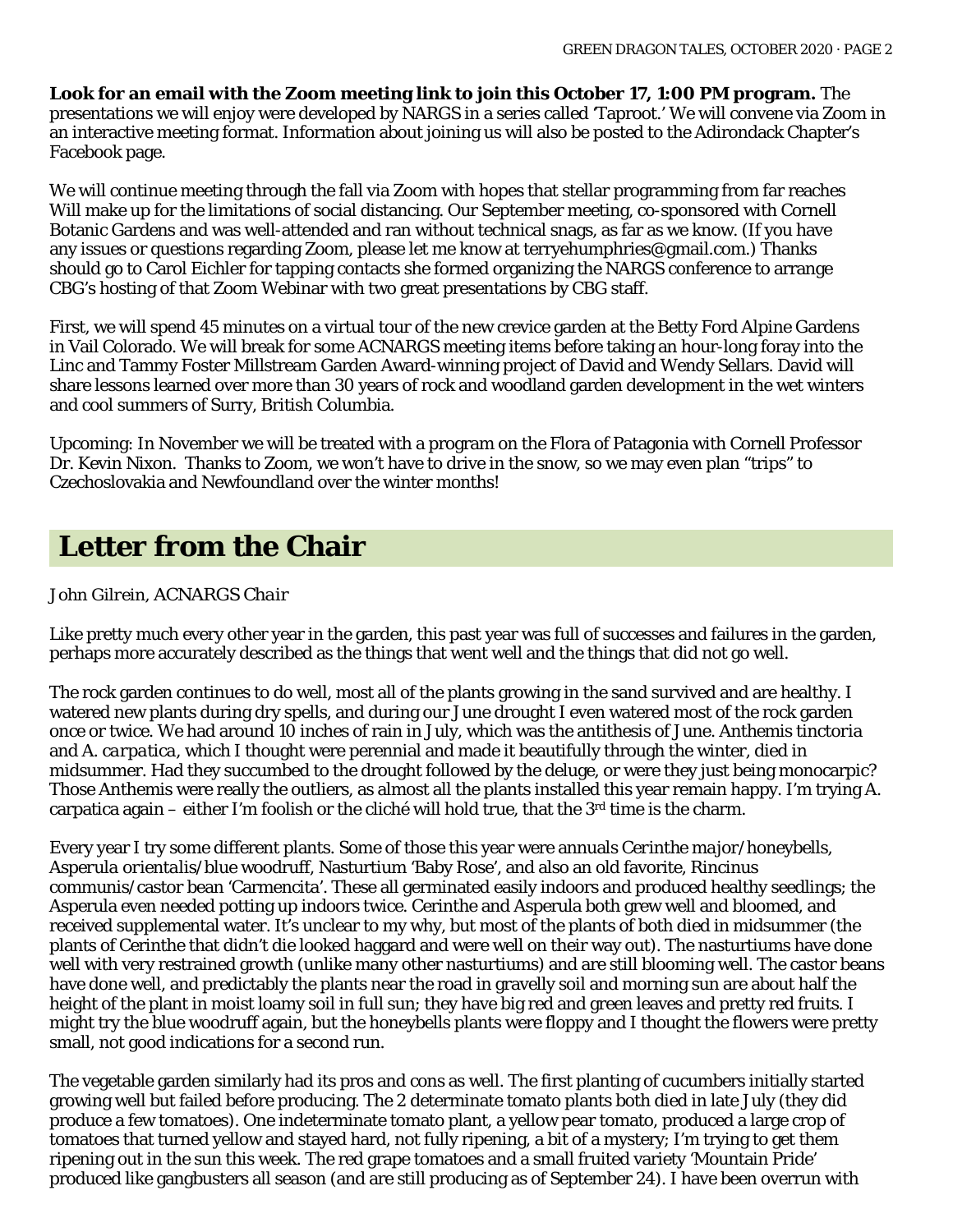squashes, purple beans, romano beans, yard long beans. Overall a good year for vegetables. I hope you have had some good gardening experiences for 2020.

I hope you were able to participate in our September meeting via Zoom. It wasn't restricted to only chapter members, and overall there were a lot of attendees, maybe 80 or 90. The downside of the September meeting hosted by Cornell Botanic Garden is that we don't know yet who participated. Meetings via Zoom is not how we would prefer to meet, it's just the best we can do under the current circumstances. If you participated in the September meeting and had issues with Zoom, please reach out to me or Terry (email addresses at the bottom of the Green Dragon). Of course we can't help you if your problem is either an ancient computer or poor internet service.

What's coming up in October? Our chapter will be the official host of our October meeting via Zoom. It will also be time to submit seeds for the NARGS Seed Exchange. We're still thinking about how the Adirondack Chapter will fulfill it's seed sorting mission. Likely we'll solicit volunteers and sort the seeds in our own homes. I always enjoy the social aspect of the seed sorting days, but it would be impossible, or almost impossible, to do this seed sorting outside in December. It's ideal bulb planting time, cooler weather, moist soil to plant in (I hope), most of the other gardening work done for the season. I'm sorry we're not doing October Plant of the Month bulbs but it's not too late to order bulbs from a good mail order source or buy them from your local nursery.

## **A Small Plot and a Long Story**

#### *Mary Gililand*

In the 1980s, my campaign to keep the South Hill Recreation Way unpaved was successful. Returning from my sister Helen's memorial service at the end of February 2020, I saw a white truck and heard chainsaw-like sounds below my house on that trail. A 2-person team from Canadaigua had been hired to cut invasive brush either side along its 3-mile length. I hired them to cut a large tangled area of mine whose privet, honeysuckle, virginia creeper had been untouched for decades, perhaps a century.

Cutting is not clearing, and Cooperative Extension's weed wrench was instrumental uprooting stumps at intervals from May through August. Fawns and what they lead to having become ubiquitous on our land; I bought rolls of welded wire to fence newly planted habitats of native trees, shrubs, flowering plants. My husband and I got a canopy to eventually relax in; torrential July rains washed down in floods from the road, so we put down pallets, topped them with fine old boards we had been saving for a rainy day, topped that with a carpet remnant. We have a screened pavilion to eventually relax in.

At the ACNARGS conference in June, I was to book-sign *The Ruined Walled Castle Garden,* slated for summer equinox publication. But covid19 had changed everyone's plans, including my award-winning collection of poetry. On pause, said volume's galleys did not go to the printer on schedule; energy earmarked for promoting the book all summer went into uprooting, digging, planting, writing new poems, and looking forward to the August member plant sale, where I usually find wonderful additions to our vast woodland gardens.

This time, attendance being lighter and time for eyeing plants more extensive, I returned home with a flat or two of alpines and succulents. Too many for the square of cinder blocks I had arranged in a sunny spot. What to do? 'Only don't know' is the Zen saying, and it's still the extent of my knowledge about what I am doing, despite what you see in the finished photo of September 27. I repositioned a square frame of indestructible material from Aldi's, obtained a list of suggested materials from both Carol Eichler and Rosemarie Parker, went to Agway for grit, industrial sand, turface, soilless mix. On hand were peat and compost Peter and I live on a rocky hillside, so nature supplied us with the bottom layers of rubble rocks and small rocks — and the top as well, all the decorative rocks gathered from our land.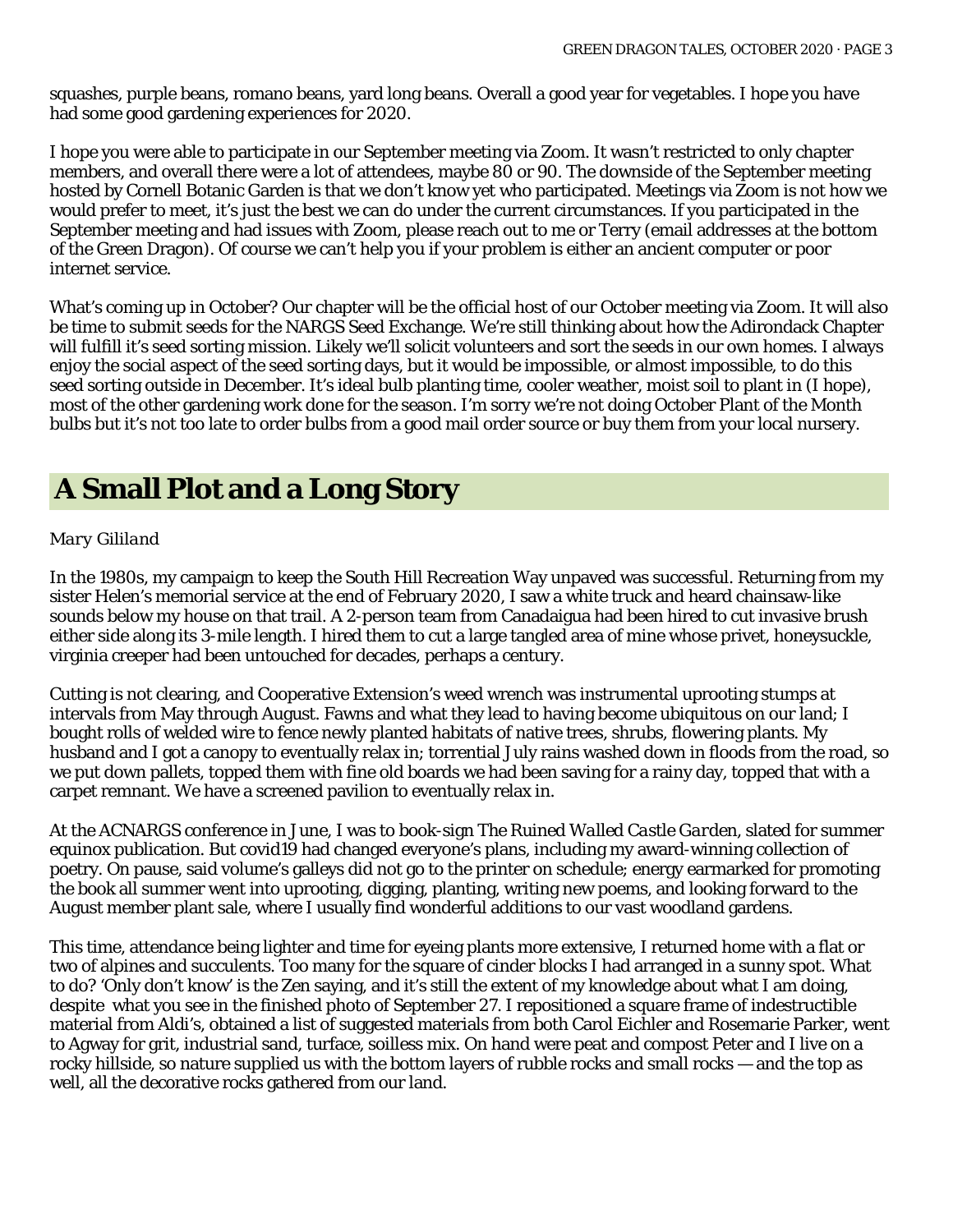What next? Well, there's promoting that book: supplying Ithaca bookstores, reading on BHP zoom the evening of October 8, sending news to my email list... letting you personally see how to order it: <https://brighthillpress.org/product/the-ruined-walled-castle-garden/>

And! another rock garden? or two? Those cinder blocks that when Peter and I moved to our house had been the stoop are waiting, lots of small round opening to fill plus the center square. Perhaps someone more experienced than I would like this area for a workshop on making rock gardens next year?



### **Experiences with Ornamental Alliums**

#### *Pat Curran, Calendar*

Ornamental alliums are great plants for every gardener who has at least some sun. Different allium species bloom from April through October, and in a wide spectrum of colors. Alliums are incredibly attractive to pollinators, plus they are resistant to deer, rabbits, and rodents. Most are not fussy about soil as long as it is well-drained.

I'll discuss the alliums that grow from bulbs first, as they are sold in the fall like the other dry bulbs that many gardeners grow.

*Allium cowanii* or *A. neapolitanum* has white flower clusters in April or May. It may be hard to tell these apart. The ones I grow came from the Tompkins CCE office where they bloomed with the red perennial tulips in a hot dry full sun bed. At my house, they are thriving in full sun or partial shade with moister soil. Although both are listed as hardy only to zone 6 (we are mostly USDA zone 5), several local gardeners have not had winter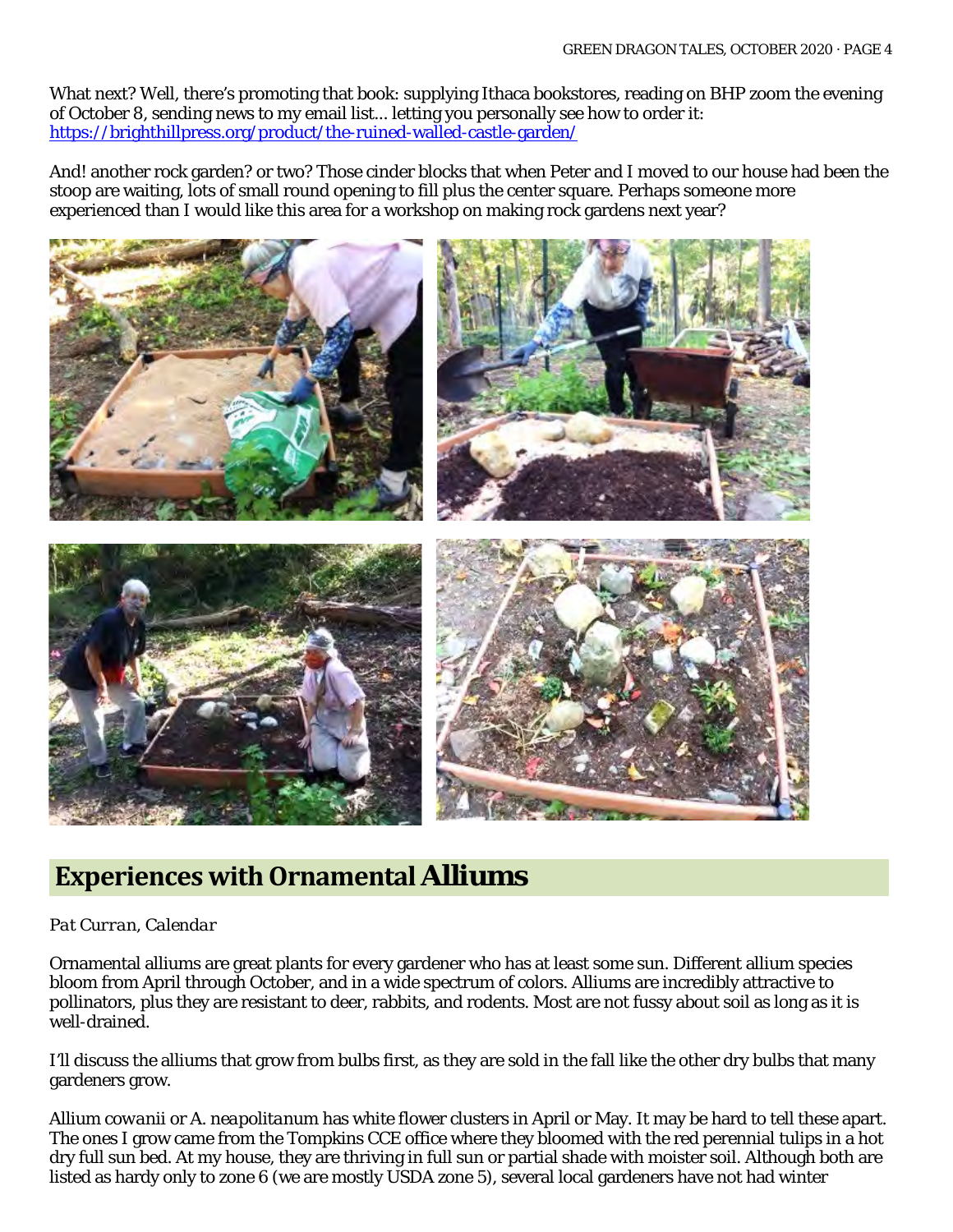hardiness problems. This fall, I have replanted some bulbs with crocus corms in the hope of deterring chipmunks that have eaten all of my crocus.

*Allium moly* is a bright (very bright!) yellow low-growing allium that blooms in late May/early June, after the spring bulb season and right before the peonies and other early perennials. (although sometimes they bloom together). It will go dormant soon after blooming, as most or all of the bulbous alliums do. It makes a nice temporary edge for a flowerbed, however. Like many alliums, this spreads easily by seed and by offsets. I have learned to control the extent of the planting (after it is well-established). Instead of just deadheading the flowers, and then having to remove the yellow senescing foliage shortly after, I pull up the shoots when the flowering is done. Enough offsets break off to keep the planting in effect. I then have extra bulbs to plant somewhere else or to give away.

<https://www.missouribotanicalgarden.org/PlantFinder/PlantFinderDetails.aspx?taxonid=281724&isprofile=0&>

*Allium* 'Globemaster' also blooms in May or early June. This is a tall allium with large flowerheads in lavender. Since it is sterile and does not produce seeds, the flowers last longer than they would if they set seed. Some gardeners leave the flower stalks up after the color fades, or even spray-paint them!

Foliage does start to decline when it's flowering, but not as fast as *Allium giganteum* foliage. Globemaster will slowly produce offsets, which is how I got my first bulb at a rock garden sale. It is quite expensive to buy. I am using it around my 'Black Beauty' lily to deter rodents from the lily bulbs. (This lily is indeed somewhat resistant to the lily leaf beetle, by the way.)

<http://www.missouribotanicalgarden.org/PlantFinder/PlantFinderDetails.aspx?taxonid=243553>

Another tall early-blooming allium that I grow is 'Purple Sensation'. The flower heads are in the lavender-violet range, and while they are smaller than 'Globemaster', the bulbs are also much cheaper, so they can be planted in quantity.

The foliage declines and can be removed in July. At my house, 'Purple Sensation' blooms with the tall Camassia I have that is bluish-purple. The combination of the lavender purple and the bluish purple is nice. This allium multiplies quite a bit and can be easily dug to be moved or shared. <http://www.missouribotanicalgarden.org/PlantFinder/PlantFinderDetails.aspx?taxonid=243555>

*Allium christophii* has very large airy flower heads in May or early June. It is shorter than Purple Sensation and Globemaster.

<https://www.missouribotanicalgarden.org/PlantFinder/PlantFinderDetails.aspx?taxonid=282301&isprofile=0&>

*Allium flavum* is a small allium with light yellow nodding blooms in summer. The foliage is narrow, and the plant doesn't seem to spread nearly as much. I just let it fill in around perennials in the front of a sunny border. A google search has shown few American sources for this allium, except for the well-known Brent & Becky's: <https://www.brentandbeckysbulbs.com/Allium/flavum/Ornamental-Onion>

*Allium caeruleum* (synonym A. *azureum*) has small true-blue flower heads in early summer. I have not had much luck with this naturalizing, perhaps due to too much moisture. The true-blue color, however, combined with the relatively low cost will inspire me to try this species in a different location. <https://www.missouribotanicalgarden.org/PlantFinder/PlantFinderDetails.aspx?taxonid=282298&isprofile=0&>

*Allium schubertii* has distinctive flower heads, giant spherical umbels, but it may be too tender for some of us. It certainly didn't persist for me, although the Missouri Botanic Garden says it is hardy to zone 5. <https://www.missouribotanicalgarden.org/PlantFinder/PlantFinderDetails.aspx?taxonid=282305&isprofile=0&>

*Allium karataviense*, Turkistan onion, has proven hardy for me. Both the leaves (not persistent) and flowers are ornamental. The leaves are broad and gray-green, and the large flower clusters are soft pink. This is a shorter plant that I used as a temporary edging to a bed.

<https://www.missouribotanicalgarden.org/PlantFinder/PlantFinderDetails.aspx?taxonid=282305&isprofile=0&>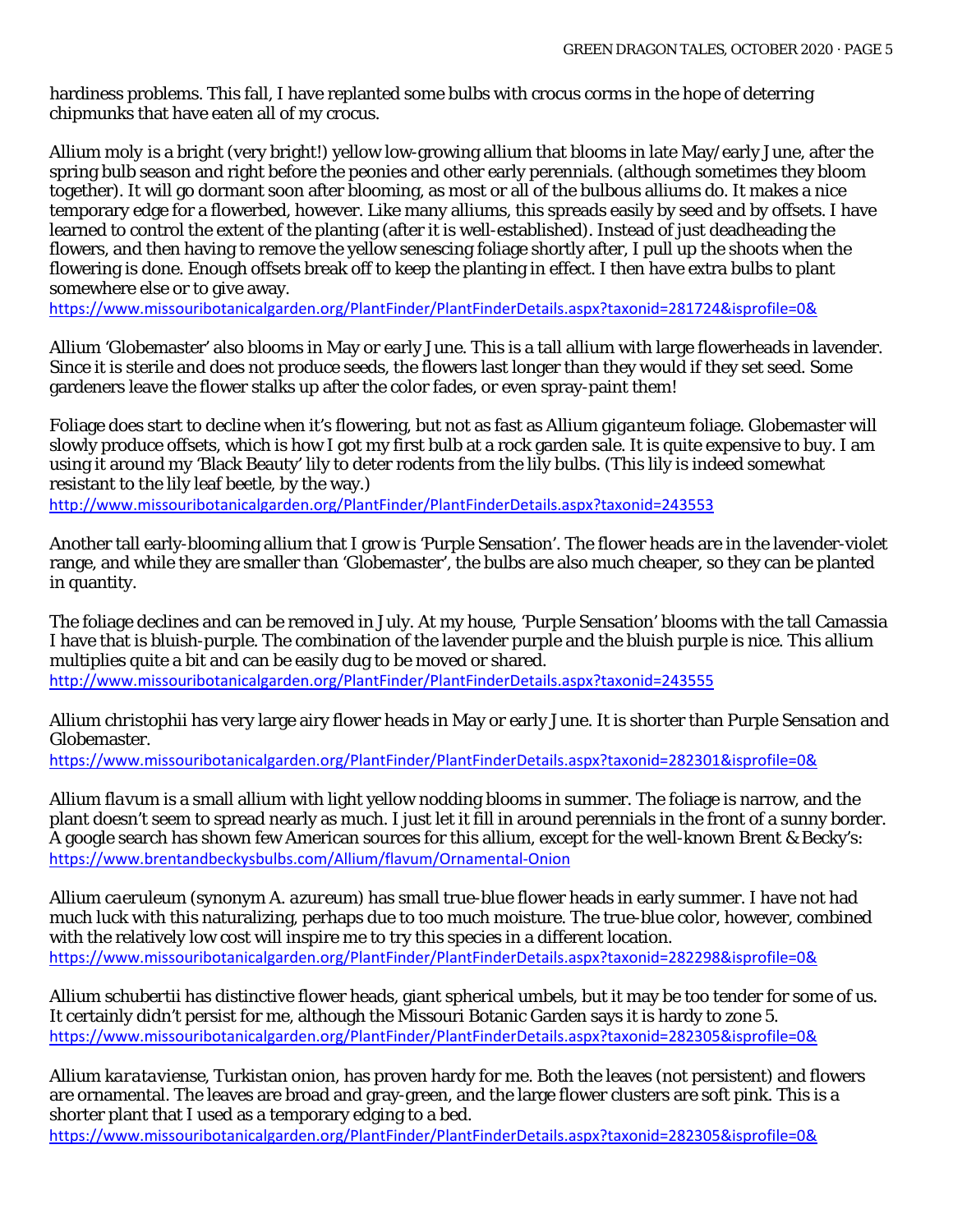The latest of the bulbous alliums that I grow is the drumstick allium, *Allium sphaerocephalon*. For me, this blooms mostly in July, contrasting nicely with daylilies in bloom then. This can be a real spreader, both by seed and offset, so I control it as I do the *Allium moly* – by pulling it up when the flowering is finished. Enough stems break off to ensure its persistence. This allium grows in sun or partial shade, in any well-drained soil. <https://www.missouribotanicalgarden.org/PlantFinder/PlantFinderDetails.aspx?taxonid=282226&isprofile=0&>

There are several nice alliums that are usually sold as plants, or given away as divisions of clumps. Although they may have bulbous roots, I don't generally see them for sale in the bulb catalogues.

These include the common chives, a great ornamental as well as edible. Chives are a bee magnet, and make a nice edging for a flower bed, herb garden, or shrub planting. To minimize maintenance and spreading, I now cut the plant down when bloom is finished. This is easier than trying to deadhead all the stiff flower stems, and then the new soft foliage is available to harvest and eat.

I sometimes pot up a clump and leave it outside until Thanksgiving or so, to give it some cold exposure. Then I trim the dead foliage back and bring it into a sunny windowsill. The newer leaves are available to eat all winter. <https://www.missouribotanicalgarden.org/PlantFinder/PlantFinderDetails.aspx?kempercode=j270>

Garlic chives is less well-known, but a valuable source of white flower clusters (and pollen and nectar) in late August and September. I deadhead this to prevent too much self-seeding. Garlic chives is often cooked as a vegetable, especially in Chinese cuisine.

<http://www.missouribotanicalgarden.org/PlantFinder/PlantFinderDetails.aspx?kempercode=u770>

There are several summer-blooming alliums I would recommend. They all have nice persistent foliage (unlike the bulbous alliums) which is as ornamental as the mostly lavender or rosy-purple flowers. It's nice to have that vertical foliage as a contrast to the roundish leaves and clumps of many perennials.

*Allium senescens* var*. glaucum* is a short clumper with attractively twisted leaves, for the front of the border. <https://www.missouribotanicalgarden.org/PlantFinder/PlantFinderDetails.aspx?taxonid=282421&isprofile=0&>

*Allium tanguticum* is taller with dark green leaves.

[https://www.chicagobotanic.org/plantcollections/plantfinder/allium\\_tanguticum\\_summer\\_beauty-](https://www.chicagobotanic.org/plantcollections/plantfinder/allium_tanguticum_summer_beauty--summer_beauty_ornamental_onion) [summer\\_beauty\\_ornamental\\_onion](https://www.chicagobotanic.org/plantcollections/plantfinder/allium_tanguticum_summer_beauty--summer_beauty_ornamental_onion)

Allium 'Millenium' was the Perennial Plant Association Plant of the Year in 2018. <https://www.missouribotanicalgarden.org/PlantFinder/PlantFinderDetails.aspx?taxonid=263431>

Last but not least is *Allium thunbergia* 'Ozawa' which blooms in October with rosy-purple flower clusters. I got this as a plug at a local nursery several years ago. It blooms every year, but it did take a while to form a largish clump, so I haven't divided it yet. I recently learned that there is a white variety, also fall-blooming, which I want to seek out.

<https://www.missouribotanicalgarden.org/PlantFinder/PlantFinderDetails.aspx?taxonid=243564&isprofile=0&>

### **September's Program Available Online**

*Carol Eichler, Plant Sales Chair*

Our September program, "Native Plants in New York" featuring Krissy Boys and Robert Wesley, presented in partnership with Cornell Botanic Gardens, is now available for viewing from the Cornell Botanic Gardens website here[: https://cornellbotanicgardens.org/native-plants-in-new-york-two-virtual-field-trips/](https://cornellbotanicgardens.org/native-plants-in-new-york-two-virtual-field-trips/)

Feel free to share this link with anyone else you feel might be interested.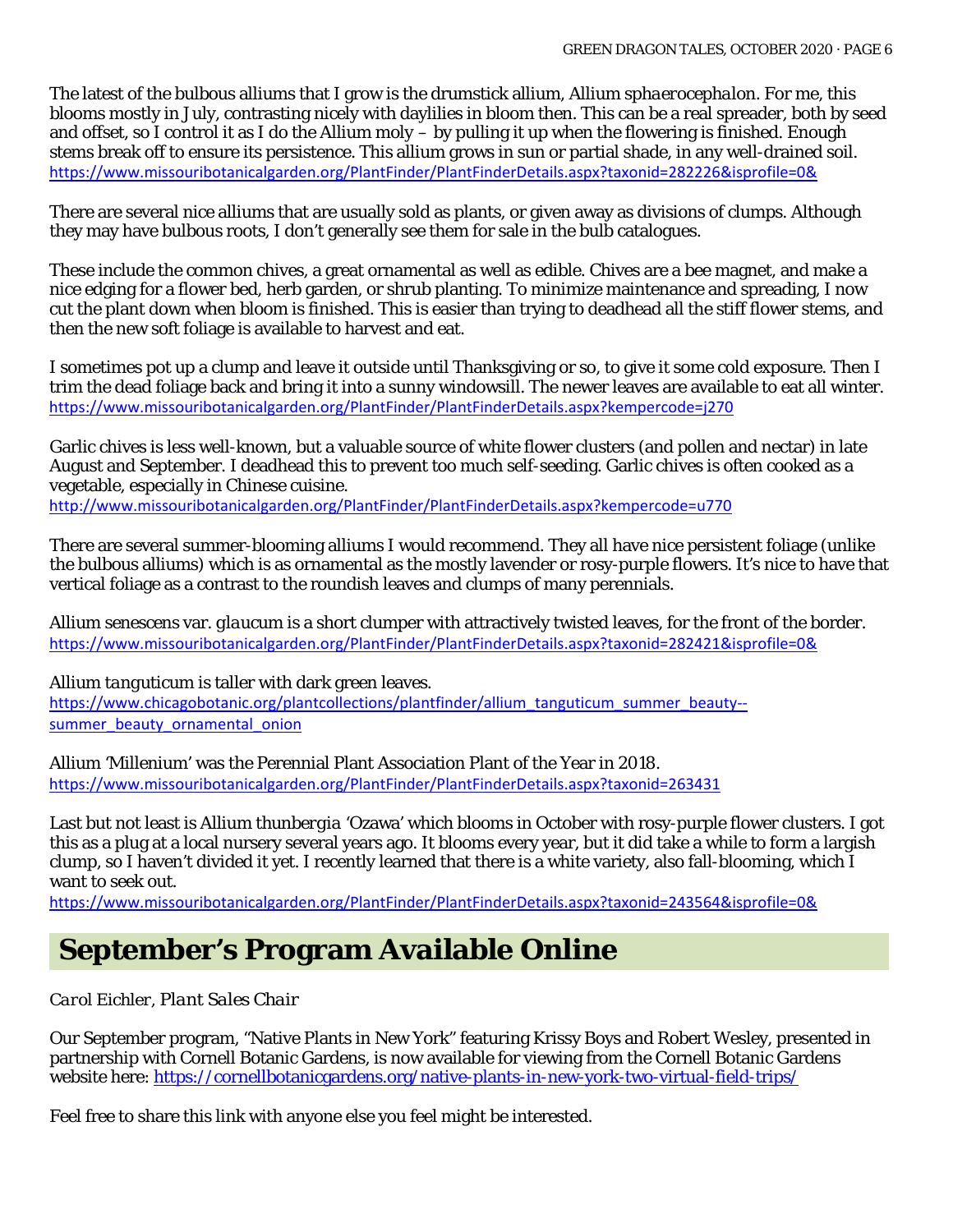### **Late Bloomers**

#### *Carol Eichler, Plant Sales Chair*



From top: *Sucissa praetensus 'alba'* dwarf*, Monardella macrantha* 'Marian Simpson'*, Orostachys spinosa, Lobelia siphilitica '*Mistassinica',*' Silene sp.,* and *Sanguisorba officinalis var. microcephala* 'Little Angel'

#### **What's Blooming in Your Garden? Late Season Plants (continued)**

Because the list of late season bloomers supplied by subscribers to our member forum was so extensive, we are continuing this month with more plants that brighten the late season garden.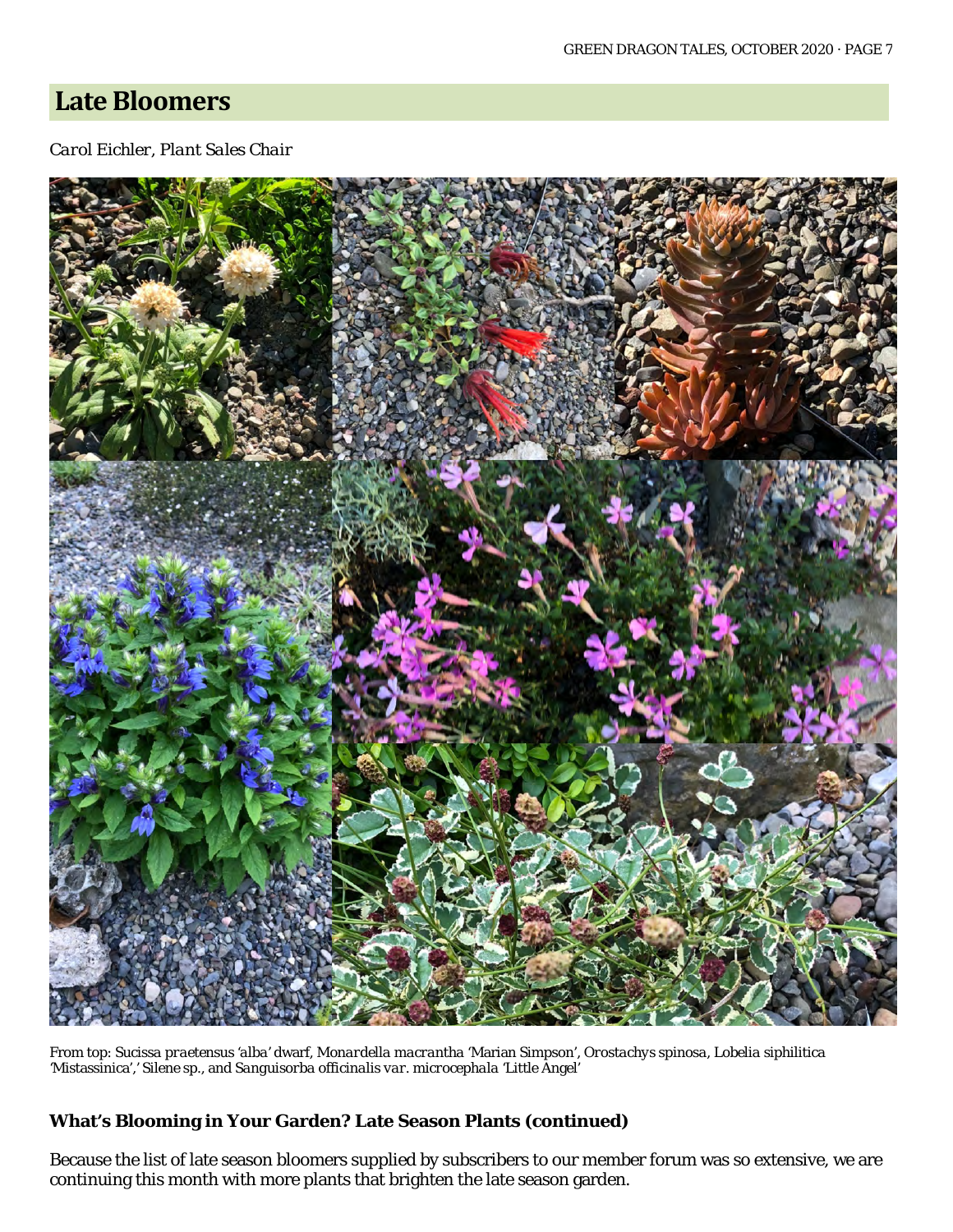#### **From Carol Eichler**

*Scabiosa caucasica (*believed to be 'Fama White – grown from mislabeled seed*)* : lovely basal cutleaf foliage with white "button" flowers held above to 18" but airy so seems to fit in the R.G. as well as the open garden, you can see this one at Wurster.

*Oreganum* 'Kent Beauty' and 'Amethyst Mist': both have been hardy for me though they are reportedly only to Z6, especially showy draping over stones in gritty growing medium.

*Salvia hypargeia*: purple flowers shaped like parrot's beak; will self-sow.

*Gypsophila tenuifolia*: airy plant typical of baby's breath and a long season bloomer.

*Sanguisorba officinalis va. microcephala* 'Little Angel': variegated foliage with maroon flowers to ~6"; originally from Terry Humphries, a favorite.

*Dianthus* sp (callizonous?): a tallish, loose mat that I sheared it early in the season, needs the "right" location, love the late bloom so I think it's a keeper.

*Sucissa praetensus* 'alba:' dwarf; seed grown from Ontario Chapter SeedEx; resembles scabiosa, a surprise of a gem!

*Asarina procumbens*: trailing snapdragon: has bloomed sparsely through most of the summer with pale yellow blooms.

*Allium cyaneum*: blue flowers still persisting.

*Linaria alpine* and L. aerugina: various colors, short-lived but self-sows and blooms all summer. *Erodium* x 'Natasha': lacey foliage and blooms throughout the summer; but I've had some erodiums die in drier spots in the rock garden.

*Gentiana cruciata, G. septifida*: the 1st is just finishing, the 2nd is normally in bloom by now into Sep-Oct *Leontopolium alpina*: 1st year transplant flowering now.

*Eritricium canum*: 1st year from Kingbird Farms, lovely blue flowers all summer; will it be ...perennial? ...selfsow? ...invasive? ...a big mistake? (to that NARGS forum says no).

*Spirea x bumalda* 'Gold 'n Rubies': one of the few shrubs in my R.G.; pink clusteres of flowers; can be vigorously pruned to keep size in check.

*Silene* schafta: I have too many silenes to keep them straight; this one is blooming now in showy pink. *Orostachys spinosa*: another "dunce cap" that is showing reddish foliage right now and elongating for the 1st time, not really grown for its flowers.

*Campanula rotundifolia:* looks fragile but is a tough plant for well-drained soil; long- blooming and has held up well in the drought.

And foliage plants that are looking good:

*Artemesia versicolor* 'Sea Foam:' loose curly gray foliage.

Artemesia sp.: no record of it but solid green and low-growing; might have gotten it from J. Gilrein (don't worry, I'm not blaming you..I like this plant).

#### **Additions from Pat Curran:**

*Lobelia siphilitica Lobelia cardinalis*

#### **From Kathy Purdy:**

*Leucojum (Acis*) autumnale: tiny, bell-like flowers

And these petite colchicums which were blooming last month; now of course most colchicums have come into bloom

*C. laetum*

*C. agrippinum* - has checkered flowers *C. graecum*

*C. pyrenaicum*

#### **From John Gilrein:**

*Heucher*a 'Cherry Cola' *Eucomis* sp.: some are hardy *Kniphofia* sp. *Verbena bonariensis:* self-sowing annual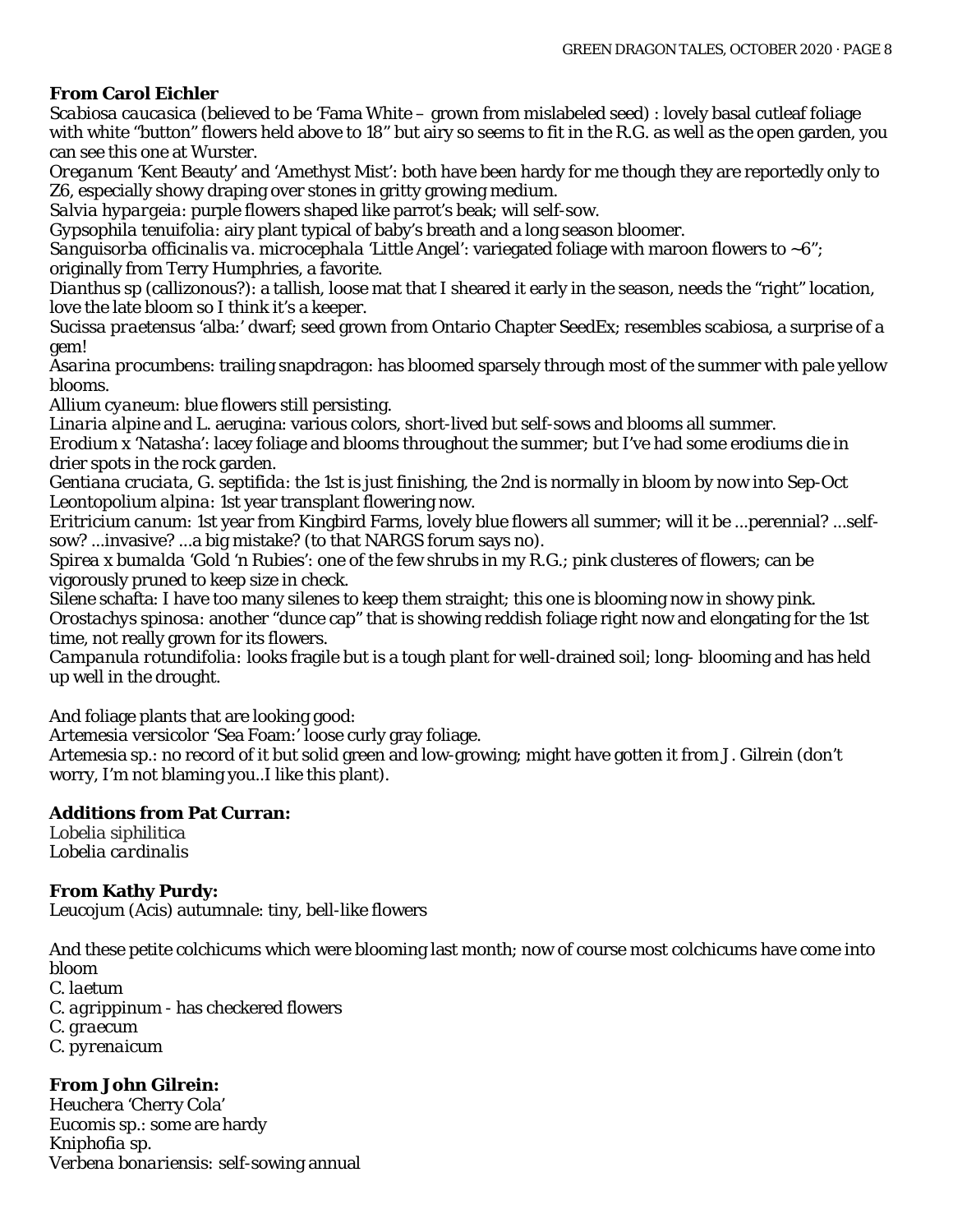### **Daphne Cuttings, Take Two**

#### *Carol Eichler, Plant Sales Chair*

Last month Bill Stark gave me two rooted cuttings of *Daphne x transatlantica* with the stipulation that I write an article for *Green Dragon* about my overwintering experience with them. We were discussing how to carry them over for the winter. Rooting daphne cuttings is often easier than getting them to survive as potted up mini-shrubs and surviving their first winter. At this stage they are still a bit tender to acclimate to our winters without some special attention. That story is yet to come so let me back up.

*Daphne x transatlantica* is a small shrub growing 2-3 feet tall so it may be a bit big for some rock gardens. According to the Missouri Botanic Gardens website, this particular hybrid grows best in a moist, rich, pH neutral soil in part shade. Sharp drainage is a requirement, but on the other hand the soil shouldn't be allowed to dry out either. Some protection from winter winds is advised. Elizabeth Zander's recommendation, when she spoke to our Chapter, is to plant daphnes in front of a stone as that helps address several of these requirements – shade, moisture, and winter protection. Once planted they do not like to be moved. Zander also mentioned pruning them occasionally.

Most daphnes are fragrant and this one is no exception. A unique feature of this hybrid is that it flowers prolifically in the spring and then more sparsely throughout the entire summer season.

Bill took cuttings of his *Daphne x transatlantica* using a modified Don LeFond method. As recommended he took the cuttings around July 4th and placed them in an enclosed container to maintain humidity in a protected place outdoors where natural light was available. Yes, he used rooting hormone too. Where he differed from Don's technique was that he put each cutting into its own individual pot with the belief that daphnes do not like their roots to be disturbed. I was given two of these rooted cuttings.



Daphnes can be quite temperamental but they are nevertheless a prized garden addition. This one seems to be a very special one indeed, and worth seeking out. Be warned by Michael Dirr who reports these plants can be temperamental and unpredictable and sometimes die very quickly for "no explicable reason."

Stay tuned for my spring report. Hopefully I will have good news to report, that is to say, let's hope both cuttings survive the winter and live many fruitful days ahead.

*This little Daphne x transatlantica will spend the winter outdoors.*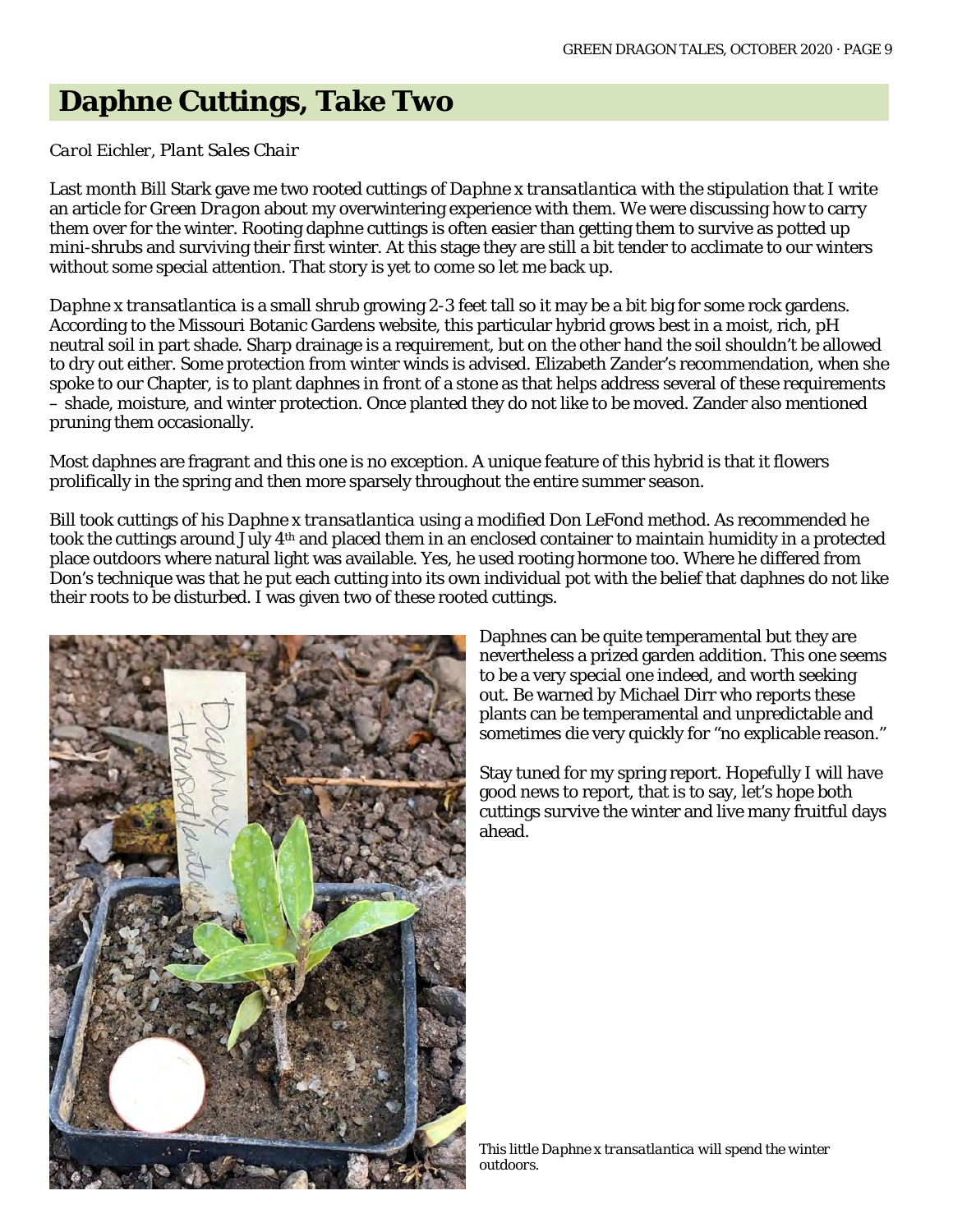### **Membership**

*Mary Stauble, Membership Coordinator*

If you have not renewed for 2020, you should do it now and take advantage of our special deal! Join now for 2020 (individual \$15, household \$20) and we'll include a 2021 membership. Also, only current members are listed in the membership directory which will be published real soon now. The renewal form is at <http://www.acnargs.org/join.pdf>. Check my email announcement of the newsletter link for your membership status. Contact Mary Stauble at [mes2@cornell.edu](mailto:mes2@cornell.edu) if you have any questions.

### **Upcoming 2020 ACNARGS Programs**

**NOTE:** Due to Covid our fall meetings will take on a different format. We do plan to hold live meetings via Zoom and are currently in the process of booking speakers, hopefully on our "usual" meeting dates. For those of you unfamiliar with Zoom, we will be sending out information about how to connect and can offer assistance to anyone who requests it. We hope to have our meeting calendar finalized - as much as anyone can plan ahead these days - for publication in our next newsletter.

**October 17, 2020:** "Tours" to Colorado and British Columbia, October 17, 2020 1:00 PM via Zoom

**November 14:** Dr. Kevin Nixon, Cornell Professor and Curator of the L.H. Bailey Hortorium: Flora of Patagonia via Zoom

Watch for announcements of future meetings **December and January** if there is interest. Potential programs include presenters from Czech Republic and Newfoundland.

### **Calendar of Select Events & Programs**

*Practical Earthkeeper*, Home Gardening Program, **[Cornell Cooperative Extension](http://ccetompkins.org/gardening/practical-earthkeeper) [Finger Lakes Native Plant Society](http://ccetompkins.org/gardening/practical-earthkeeper)** monthly meetings **[Cornell Botanic Gardens](https://cornellbotanicgardens.org/explore/events/)** events **[Liberty Hyde Bailey Garden Club](http://www.hort.cornell.edu/LHBGC/) [Garden Conservancy Fall 2020 Literary Series](https://www.gardenconservancy.org/education/education-events)**

To have a garden event in your area listed send all pertinent information to David Mitchell at *[david\\_mitchell\\_14850@yahoo.com](mailto:david_mitchell_14850@yahoo.com)*

## **About ACNARGS**

We are an all-volunteer organization and one of thirty-eight NARGS affiliated chapters active in North America. Our annual Chapter activities include 5 program-speaker meetings, the *Green Dragon* newsletter, web and Facebook pages, garden visits, overnight garden trips, hands-on workshops, two plant sales a year, and frequent plant giveaways. Our meetings are informal, friendly gatherings that provide a wealth of information and offer a source for unusual plants, plus the opportunity to be inspired by other gardeners. The public is always welcome.

Chapter membership starts at \$15 a year based on the calendar year. Membership includes these benefits: newsletter sent to you electronically (or option by mail for an extra fee), opportunity to travel on our planned overnight garden trips, annual membership directory, and plant sale discounts and member only sales, including Plant-of-the-Month sales. Download a membership form at **[www.acnargs.org/join.pdf](http://www.acnargs.org/join.pdf.)**.